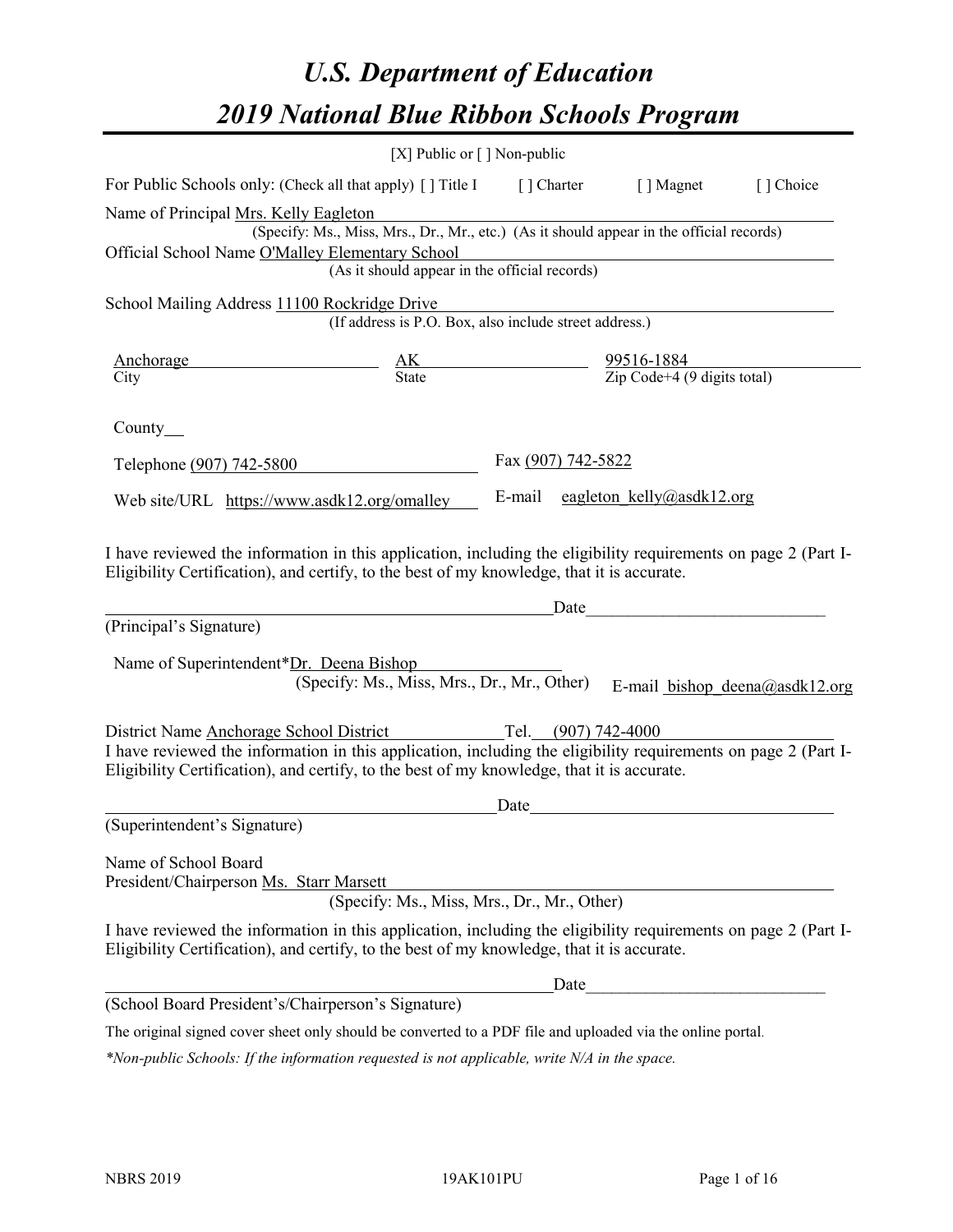The signatures on the first page of this application (cover page) certify that each of the statements below, concerning the school's eligibility and compliance with U.S. Department of Education and National Blue Ribbon Schools requirements, are true and correct.

1. All nominated public schools must meet the state's performance targets in reading (or English language arts) and mathematics and other academic indicators (i.e., attendance rate and graduation rate), for the all students group, including having participation rates of at least 95 percent using the most recent accountability results available for nomination.

2. To meet final eligibility, all nominated public schools must be certified by states prior to September 2019 in order to meet all eligibility requirements. Any status appeals must be resolved at least two weeks before the awards ceremony for the school to receive the award.

3. The school configuration includes one or more of grades K-12. Schools on the same campus with one principal, even a K-12 school, must apply as an entire school.

4. The school has been in existence for five full years, that is, from at least September 2013 and each tested grade must have been part of the school for the past three years.

5. The nominated school has not received the National Blue Ribbon Schools award in the past five years: 2014, 2015, 2016, 2017, or 2018.

6. The nominated school has no history of testing irregularities, nor have charges of irregularities been brought against the school at the time of nomination. If irregularities are later discovered and proven by the state, the U.S. Department of Education reserves the right to disqualify a school's application and/or rescind a school's award.

7. The nominated school has not been identified by the state as "persistently dangerous" within the last two years.

8. The nominated school or district is not refusing Office of Civil Rights (OCR) access to information necessary to investigate a civil rights complaint or to conduct a district-wide compliance review.

9. The OCR has not issued a violation letter of findings to the school district concluding that the nominated school or the district as a whole has violated one or more of the civil rights statutes. A violation letter of findings will not be considered outstanding if OCR has accepted a corrective action plan from the district to remedy the violation.

10. The U.S. Department of Justice does not have a pending suit alleging that the nominated school or the school district, as a whole, has violated one or more of the civil rights statutes or the Constitution's equal protection clause.

11. There are no findings of violations of the Individuals with Disabilities Education Act in a U.S. Department of Education monitoring report that apply to the school or school district in question; or if there are such findings, the state or district has corrected, or agreed to correct, the findings.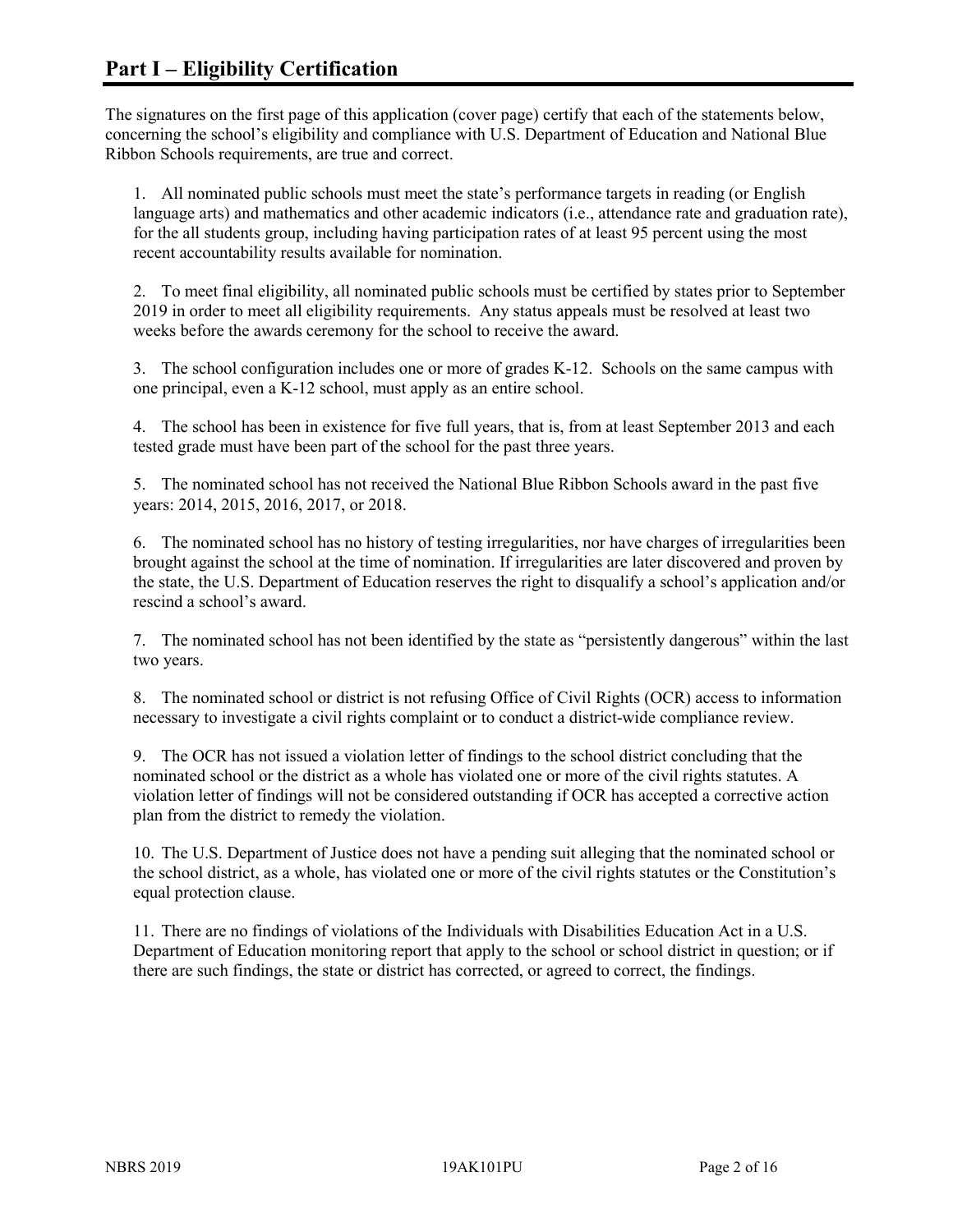#### **Data should be provided for the most recent school year (2018-2019) unless otherwise stated.**

#### **DISTRICT**

1. Number of schools in the district  $67$  Elementary schools (includes K-8) (per district designation): 10 Middle/Junior high schools 10 High schools 5 K-12 schools

92 TOTAL

**SCHOOL** (To be completed by all schools)

2. Category that best describes the area where the school is located:

[ ] Urban or large central city [X] Suburban [] Rural or small city/town

3. Number of students as of October 1, 2018 enrolled at each grade level or its equivalent in applying school:

| Grade                   | # of         | # of Females | <b>Grade Total</b> |
|-------------------------|--------------|--------------|--------------------|
|                         | <b>Males</b> |              |                    |
| <b>PreK</b>             | 0            | $\theta$     | 0                  |
| $\mathbf K$             | 20           | 17           | 37                 |
| 1                       | 18           | 22           | 40                 |
| 2                       | 24           | 16           | 40                 |
| 3                       | 20           | 20           | 40                 |
| $\overline{\mathbf{4}}$ | 18           | 22           | 40                 |
| 5                       | 23           | 18           | 41                 |
| 6                       | 24           | 25           | 49                 |
| 7                       | 0            | $\theta$     | 0                  |
| 8                       | 0            | $\theta$     | 0                  |
| 9                       | 0            | $\theta$     | 0                  |
| 10                      | 0            | 0            | 0                  |
| 11                      | 0            | 0            | 0                  |
| 12 or higher            | 0            | 0            | 0                  |
| <b>Total</b>            | 147          | 140          | 287                |
| <b>Students</b>         |              |              |                    |

\*Schools that house PreK programs should count preschool students **only** if the school administration is responsible for the program.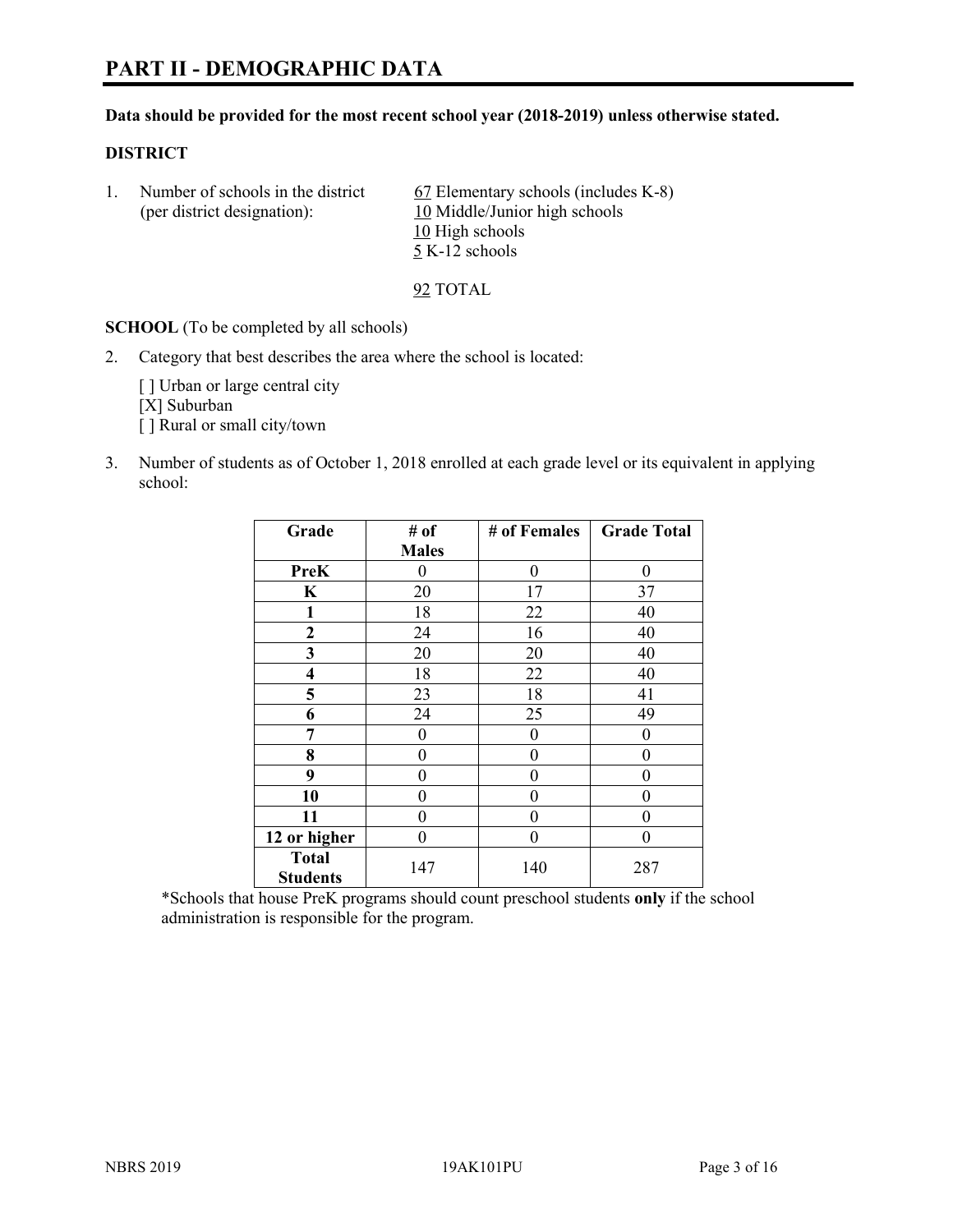4. Racial/ethnic composition of  $\frac{4\%}{4}$  American Indian or Alaska Native the school (if unknown, estimate): 2 % Asian

 % Black or African American % Hispanic or Latino % Native Hawaiian or Other Pacific Islander 79 % White % Two or more races **100 % Total**

(Only these seven standard categories should be used to report the racial/ethnic composition of your school. The Final Guidance on Maintaining, Collecting, and Reporting Racial and Ethnic Data to the U.S. Department of Education published in the October 19, 2007 *Federal Register* provides definitions for each of the seven categories.)

5. Student turnover, or mobility rate, during the 2017 – 2018 school year: 4%

If the mobility rate is above 15%, please explain.

This rate should be calculated using the grid below. The answer to (6) is the mobility rate.

| <b>Steps For Determining Mobility Rate</b>    | Answer |
|-----------------------------------------------|--------|
| (1) Number of students who transferred to     |        |
| the school after October 1, 2017 until the    | 8      |
| end of the 2017-2018 school year              |        |
| (2) Number of students who transferred        |        |
| from the school after October 1, 2017 until   | 5      |
| the end of the 2017-2018 school year          |        |
| (3) Total of all transferred students [sum of | 13     |
| rows $(1)$ and $(2)$ ]                        |        |
| (4) Total number of students in the school as |        |
| of October 1, 2017                            | 304    |
| $(5)$ Total transferred students in row $(3)$ |        |
| divided by total students in row (4)          | 0.04   |
| (6) Amount in row (5) multiplied by 100       |        |

6. English Language Learners (ELL) in the school:  $3\%$ 

10 Total number ELL

Specify each non-English language represented in the school (separate languages by commas): Arabic, Mandarin

7. Students eligible for free/reduced-priced meals: 15 % Total number students who qualify:  $\frac{42}{5}$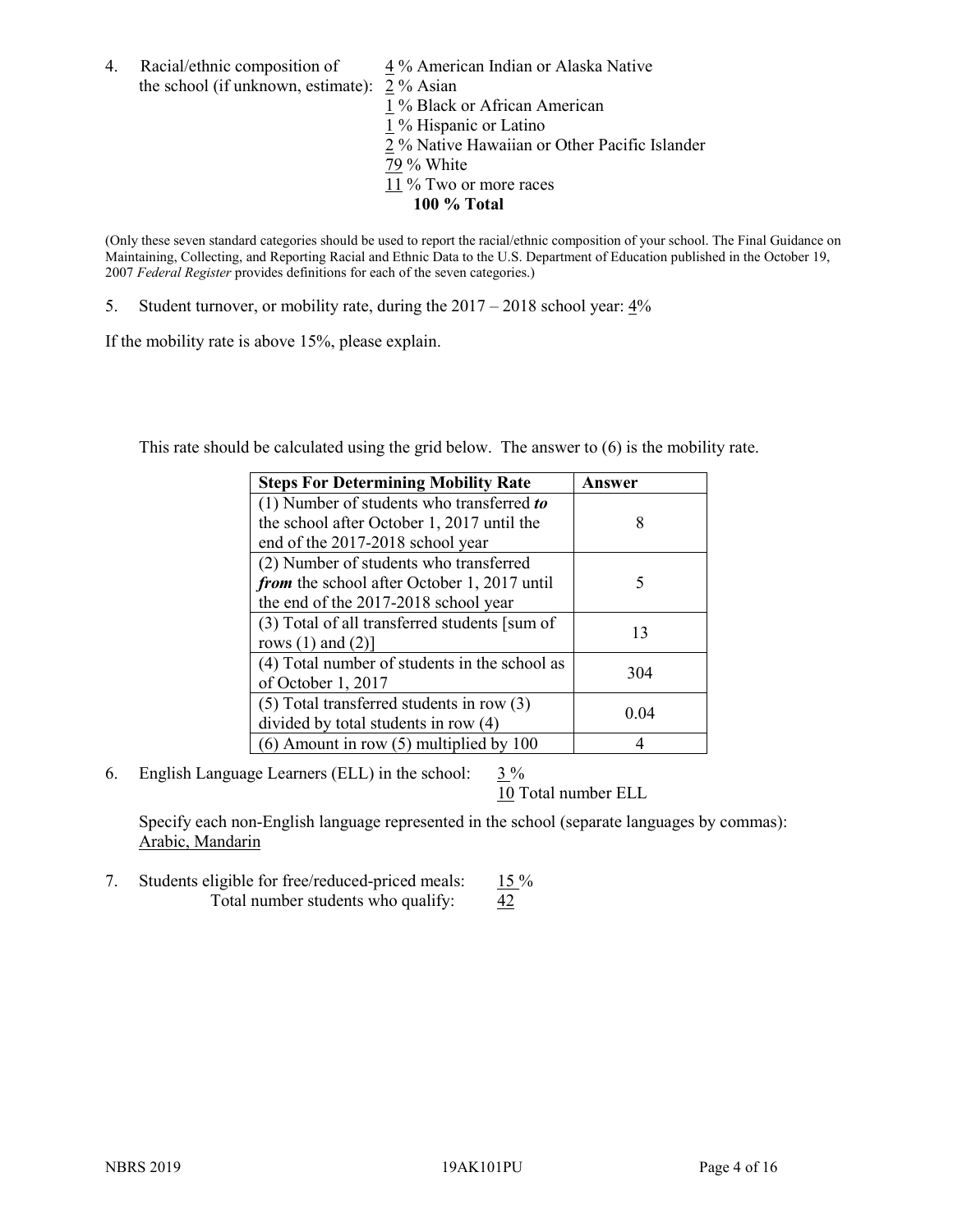41 Total number of students served

Indicate below the number of students with disabilities according to conditions designated in the Individuals with Disabilities Education Act. Do not add additional conditions. It is possible that students may be classified in more than one condition.

| 3 Autism                  | 0 Multiple Disabilities                 |
|---------------------------|-----------------------------------------|
| 0 Deafness                | 1 Orthopedic Impairment                 |
| 0 Deaf-Blindness          | 12 Other Health Impaired                |
| 1 Developmental Delay     | 12 Specific Learning Disability         |
| 0 Emotional Disturbance   | 12 Speech or Language Impairment        |
| 0 Hearing Impairment      | 0 Traumatic Brain Injury                |
| 0 Intellectual Disability | 0 Visual Impairment Including Blindness |

- 9. Number of years the principal has been in her/his position at this school:  $\frac{4}{3}$
- 10. Use Full-Time Equivalents (FTEs), rounded to nearest whole numeral, to indicate the number of school staff in each of the categories below:

|                                                                                                                                                                                                                              | <b>Number of Staff</b> |
|------------------------------------------------------------------------------------------------------------------------------------------------------------------------------------------------------------------------------|------------------------|
| Administrators                                                                                                                                                                                                               |                        |
| Classroom teachers including those<br>teaching high school specialty<br>subjects, e.g., third grade teacher,<br>history teacher, algebra teacher.                                                                            | 13                     |
| Resource teachers/specialists/coaches<br>e.g., reading specialist, science coach,<br>special education teacher, technology<br>specialist, art teacher, etc.                                                                  | 8                      |
| Paraprofessionals under the<br>supervision of a professional<br>supporting single, group, or classroom<br>students.                                                                                                          | 5                      |
| Student support personnel<br>e.g., school counselors, behavior<br>interventionists, mental/physical<br>health service providers,<br>psychologists, family engagement<br>liaisons, career/college attainment<br>coaches, etc. |                        |

11. Average student-classroom teacher ratio, that is, the number of students in the school divided by the FTE of classroom teachers, e.g.,  $22:1$  22:1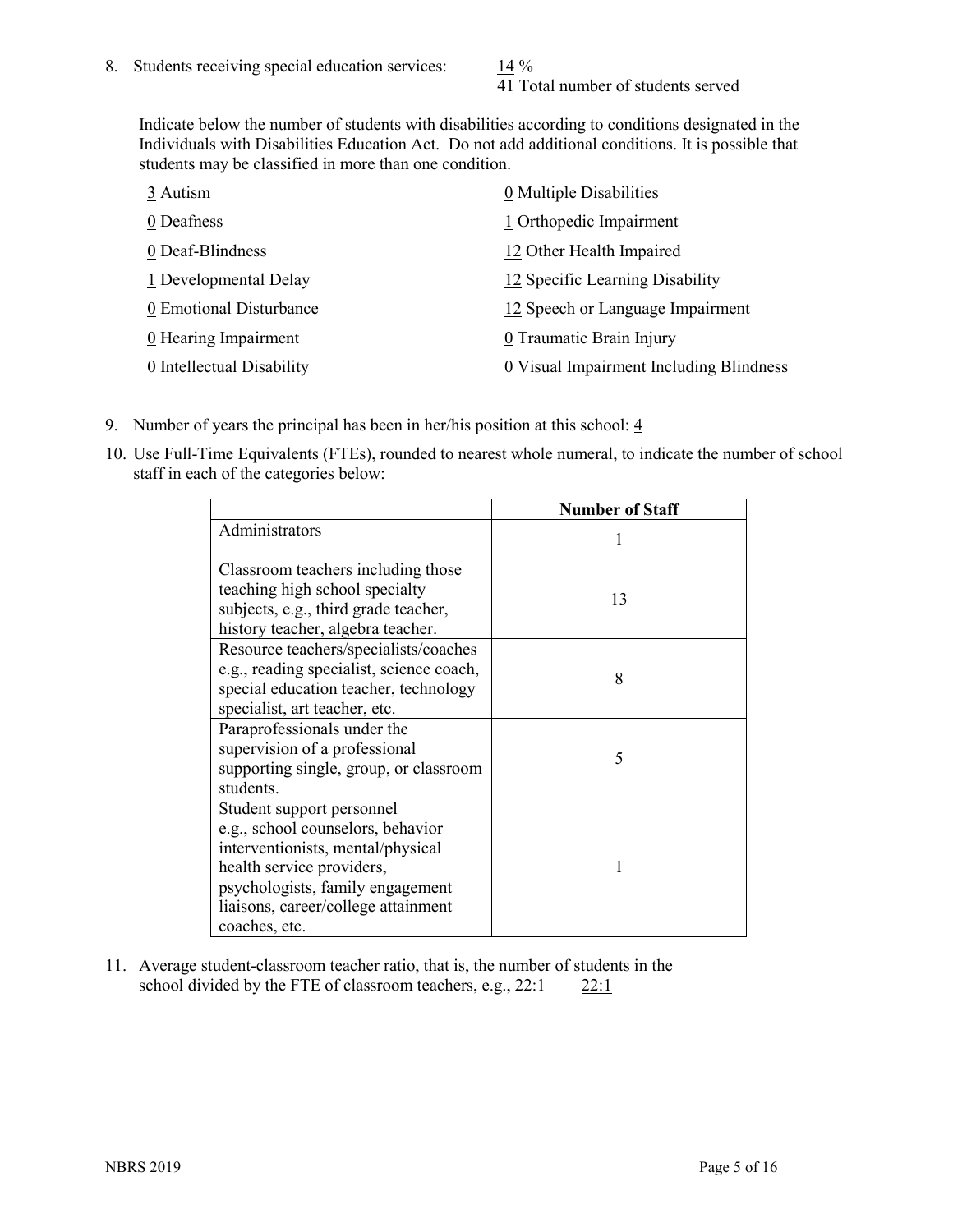12. Show daily student attendance rates. Only high schools need to supply yearly graduation rates.

| <b>Required Information</b> | 2017-2018 | 2016-2017 | 2015-2016 | 2014-2015 | 2013-2014 |
|-----------------------------|-----------|-----------|-----------|-----------|-----------|
| Daily student attendance    | 94%       | 95%       | 95%       | 95%       | 95%       |
| High school graduation rate | $0\%$     | $0\%$     | $0\%$     | $9\%$     | $0\%$     |

#### 13. **For high schools only, that is, schools ending in grade 12 or higher.**

Show percentages to indicate the post-secondary status of students who graduated in Spring 2018.

| <b>Post-Secondary Status</b>                  |       |
|-----------------------------------------------|-------|
| Graduating class size                         |       |
| Enrolled in a 4-year college or university    | $0\%$ |
| Enrolled in a community college               | 0%    |
| Enrolled in career/technical training program | 0%    |
| Found employment                              | 0%    |
| Joined the military or other public service   | 0%    |
| Other                                         | በ%    |

14. Indicate whether your school has previously received a National Blue Ribbon Schools award. Yes No X

If yes, select the year in which your school received the award.

15. In a couple of sentences, provide the school's mission or vision statement.

We believe all children have passion and pride in their potential and accomplishments. We encourage positive character and responsibility. We respect uniqueness and celebrate diversity, while valuing cooperation and collaboration. We work to ensure the safe, social, and emotional wellbeing of those entrusted to our care.

16. **For public schools only**, if the school is a magnet, charter, or choice school, explain how students are chosen to attend.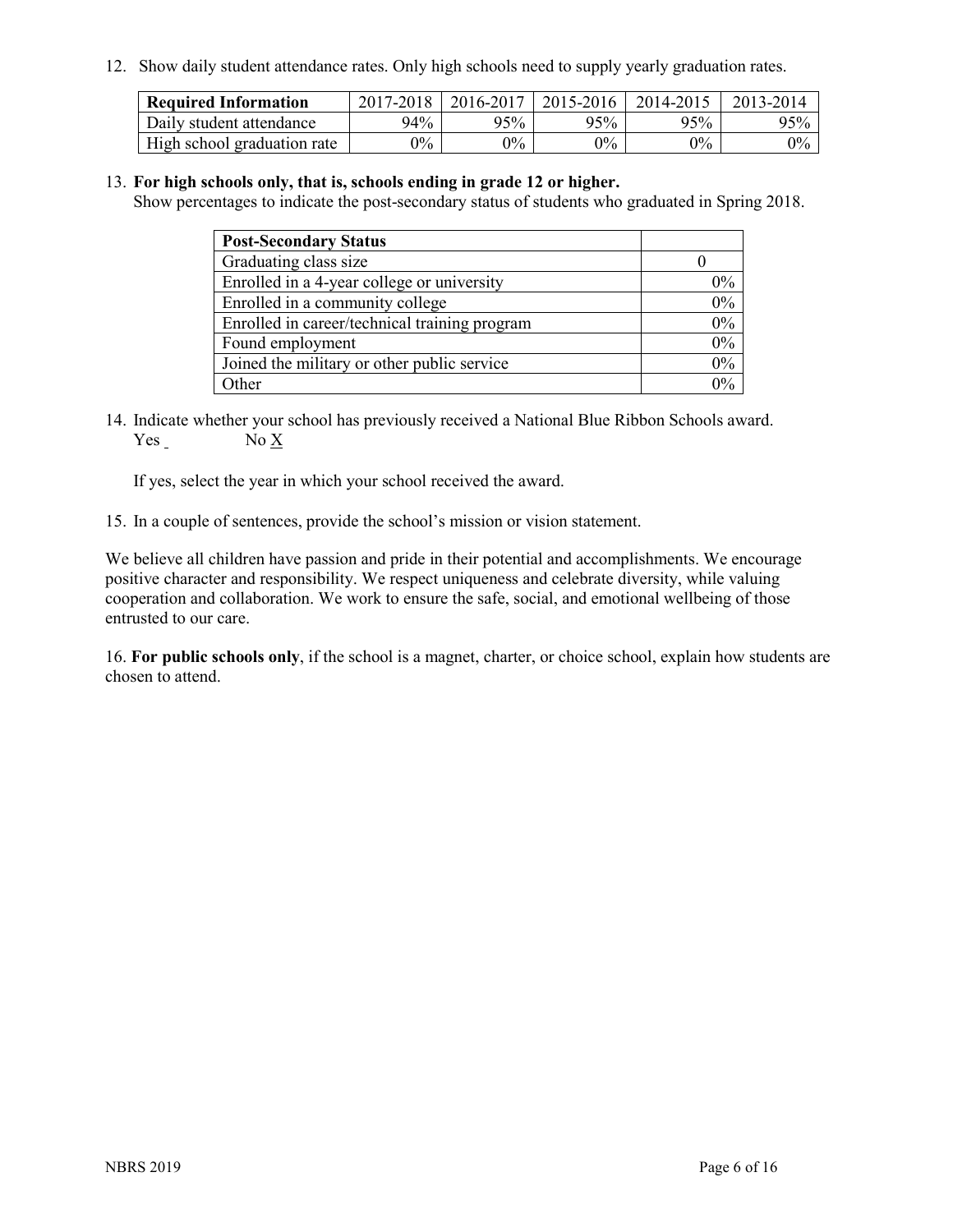# **PART III – SUMMARY**

O'Malley is a public elementary school serving students in grades K-6. We are the Malamutes and are tucked away on a hillside in Anchorage, Alaska. Built in 1967, we are one of 67 elementary schools in the Anchorage School District. We celebrated our 50th anniversary two years ago with a walk down memory lane. Many alumni, including former principals, teachers, students, parents and community members attended this event. The school and nearby road were named for Dr. James O'Malley, who practiced in the city of Anchorage for many years. The story is a construction worker was building the road that runs by the school. The worker needed an emergency appendectomy and couldn't pay for surgery. He offered to name the road after the doctor, and that sealed the deal! The doctor's family attended and spoke at our 50th Anniversary Celebration, reuniting with friends from the area.

We are a traditional single-family neighborhood school, with 287 students. There are 20 full-time certificated teachers, 9 classified staff, a full-time nurse, and 3 custodians. We have 16 itinerant staff members shared by several schools. We offer Common Core State Standard (CCSS) aligned curriculum, complete with remedial instruction, as well as enriched academic preparation, language arts, math, science and social studies. The arts offered at O'Malley include music, band and orchestra, as well as art instruction. Students learn about physical and health education, technology, and library sciences. We serve all students, ranging from those with intellectual and cognitive disabilities, to students needing enrichment, by providing special and gifted education. For students in need of occupational, physical, or speech therapy, in-house services are provided. Academic supports are also available for English Language Learners. In addition, we partner with nearby private schools to offer these services to their students.

Our teaching staff include National Board Certified teachers and those who have been nominated for The British Petroleum Teachers of Excellence. Staff have also been recognized by our local media as Teacher of the Week for Excellence in Education. Many staff members have advanced degrees. Frequently, those who teach at O'Malley, remain until retirement, adding depth and longevity to our community. We have dedicated professionals, who go the extra mile for students and the community. We have a leadership team guiding our school with scheduling, policies and procedures. This includes safety and creating smooth and seamless systems for our staff and students. We take safety seriously and practice frequently, so we are prepared for emergencies, to include our large 7.1 earthquake last November. Students and staff performed with practiced perfection, and all were safe from harm. Bravo! From time to time, our teachers offer and participate in credit classes to remain current and continue their education. We are continuously improving and learning, along with our students, by modeling and practicing what we preach.

We are a neighborhood of generational families who attended O'Malley, grew up, moved away and back (some into their childhood homes), and now have children attending O'Malley. We benefit from parent and community volunteers, who help out in many ways throughout our school year. Our PTA is very active providing fundraisers, including auctions, jog-a-thons and community fun runs to fund extra-curricular options and activities for all students. They sponsor book fairs, field trips, materials, assemblies and events, such as dances and author visits.

Our extra-curricular activities are abundant, offering something for everyone. This includes after-school sports, such as basketball, flag football, soccer, cross-country running, and track and field. We also offer Native Youth Olympics and ice skating in the winter on our outdoor hockey rink. After-School French Club, Makerspace and Chorus are highly popular, with attendance reaching a hundred or more.

We offer a Student Council for students, who run and campaign for office. Our school-wide Care Team (greeters, stage crew, office assistants, morning announcement disc jockeys...) are all staffed by students. Care Team students must apply, be interviewed and show interest and commitment. They participate and help out with our activities, such as assemblies, movie nights, and at recess with playground supervisors. At lunch time, students are serenaded in the cafeteria and outside at our picnic tables, with relaxing music. They view our beautiful Alaska murals, designed and created by our own art teacher, while enjoying lunch with friends and classmates. Students learn about recycling at lunch time as well. This led to our recycling team's winning the citywide elementary school recycling award in 2018.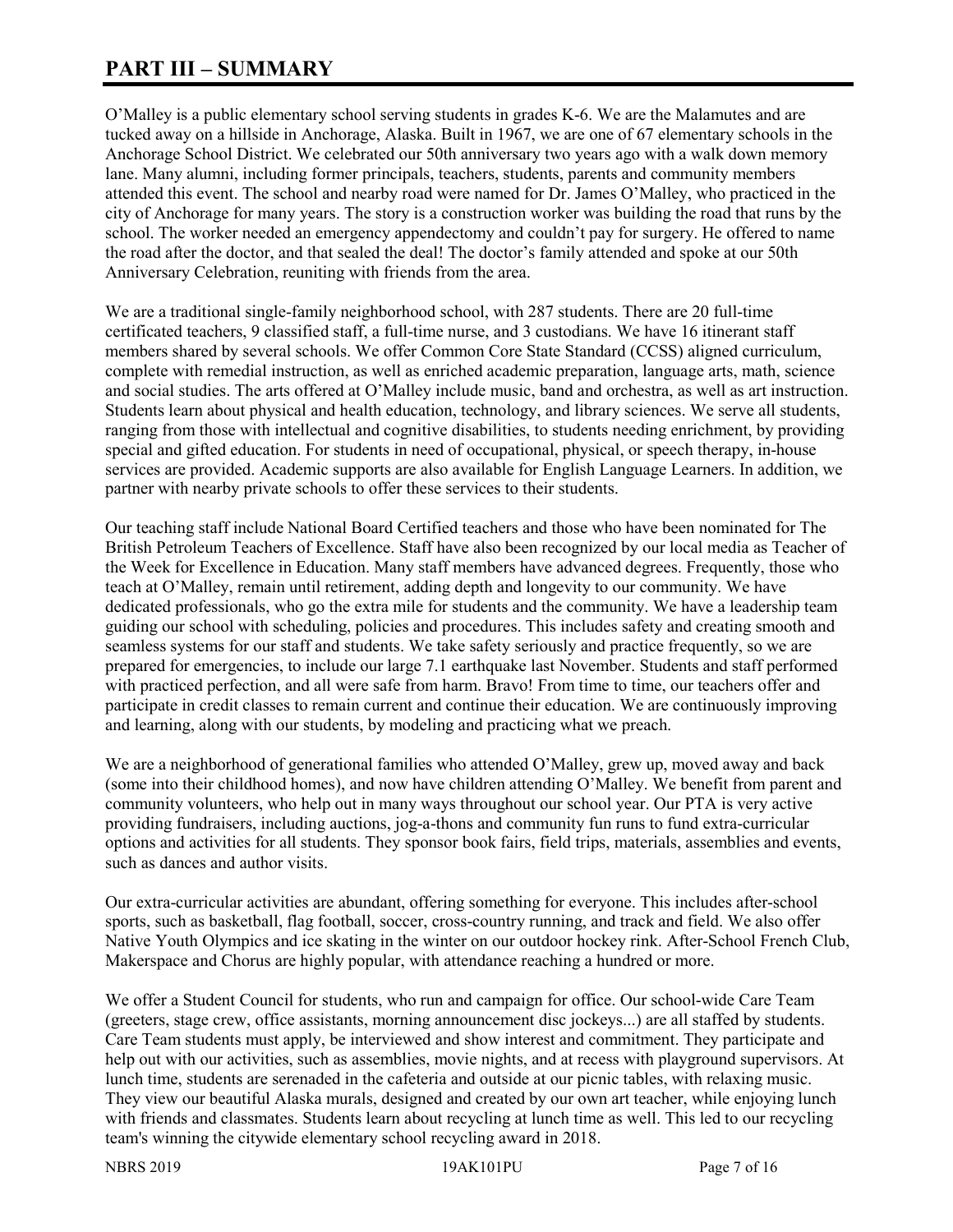We celebrate students and their achievements by recognizing them in quarterly award assemblies, as well as posting student work in the hallway, district offices and our local museum. Students are rewarded with quarterly bubblegum recess as one incentive to do the right thing. Birthdays for students and staff are celebrated with announcements and monthly cupcakes and treats!

This is a glimpse of "O'Malley Elementary, Where Inspiration Happens!"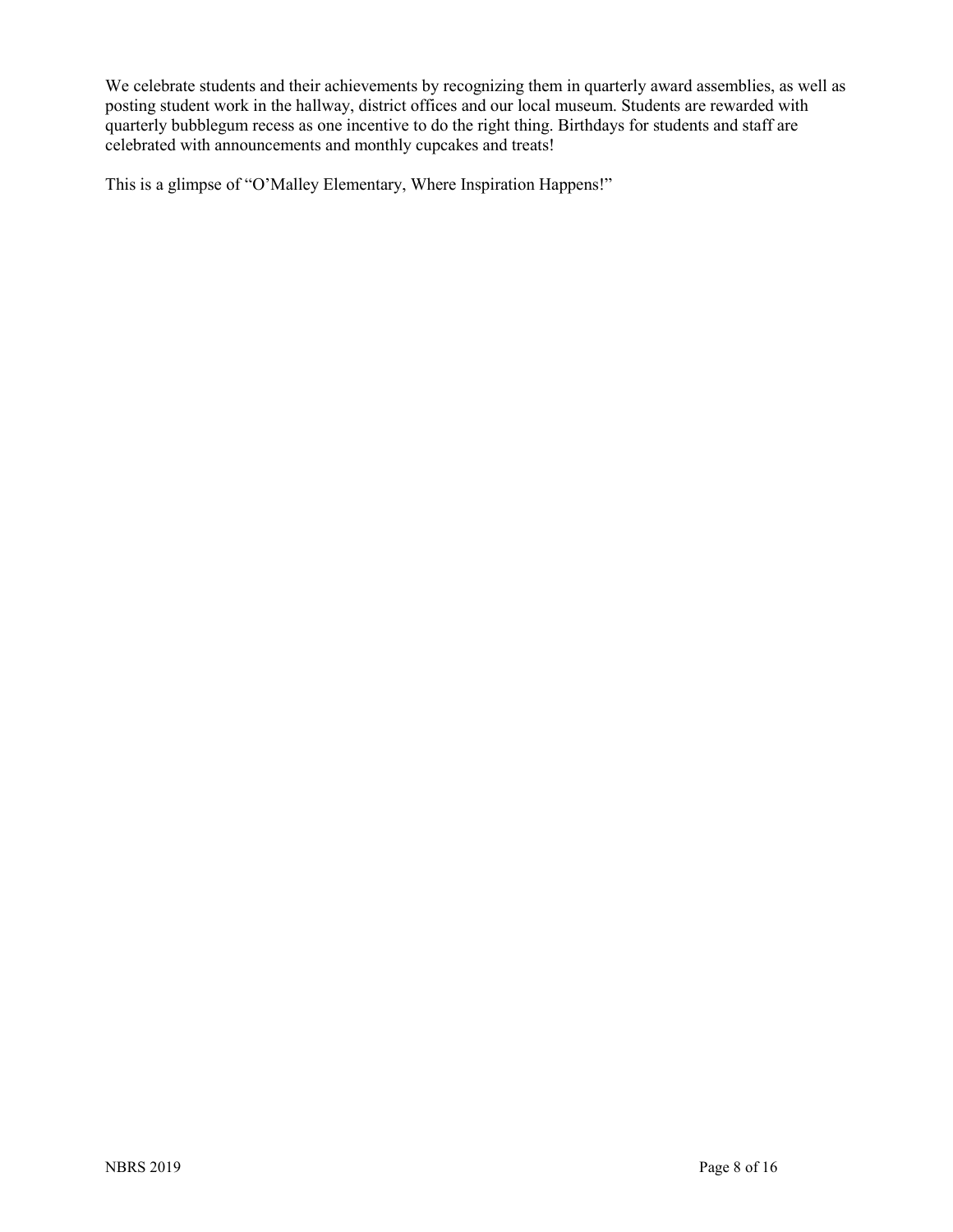# **1. Core Curriculum:**

## **1a. Reading/English language arts:**

The academic bar is high at O'Malley. We use CCSS to ensure all students are learning to their greatest potential. Staff teach the standards with reading curriculum designated by our district, "Cengage, National Geographic Reach for Reading." This program not only meets the CCSS but also the high teaching and learning expectations set by our school board.

Language Arts instruction occurs individually, in small and whole groups, and in "What I Need" (WIN) intervention groups. Lessons are differentiated based on student academic needs. Within the reading program, teachers use a district priority plan to ensure target reading skills are being taught and mastered by students. These plans focus on foundational skills, reading strategies, vocabulary instruction, and comprehension skills. We know not all students' particular learning needs are met by one curriculum. Throughout the years, staff and volunteers have collected an amazing amount of supplemental resources. One entire classroom is filled with shelves of literature sets to excite the imagination of our strong readers, and hundreds of sets of leveled books secure the foundations for our younger students. Subscribing to additional resources, such as Scholastic News, and websites like Read Theory, integrate technology and real world current events into our classrooms.

Assessments play an essential role in reading instruction at our school. Student learning is evaluated through statewide assessments, Measures of Academic Progress (MAP), AIMSweb and Developmental Reading Assessments (DRA). Frequent and ongoing assessments include letter name, letter sound, sound blending, clipboard checks and exit tickets, along with teacher-developed writing rubrics. The data collected drive instruction, determine levels of reading and writing skill mastery, as well as assist teachers to differentiate instruction. As an example, for "advanced-proficient" readers, teachers use enhanced learning activities to go beyond the scope and sequence of the reading program. Literature circles, reader's theatre, and novel studies challenge students to grow as readers. Through high expectations, and using instructional techniques and materials meeting students' needs, accelerated growth is possible. Students falling "below proficient" are targeted for interventions for sound-blending, sight-word development, fluency, phonemic awareness and/or comprehension.

#### **1b. Mathematics:**

O'Malley's core math curriculum is Go Math, which is aligned with CCSS. Learning standards are addressed by tiered and differentiated instruction. Our small group instruction ensures understanding of math concepts. Placement in groups is based on summative and formative assessment, standardized testing, classroom performance and teacher observations.

Problem-based learning is addressed during instruction, through problem-solving components and explicit instruction, in each lesson's organization. Whole group instruction includes modeling the introduction of concepts. Students and teachers work together, allowing teachers to check for understanding before allowing students to independently practice skills.

Technology-based support is evident in each lesson, as teachers are able to access websites and digital supports, projecting lessons using classroom technology. O'Malley also uses Mathwhizz.com as a support. We supplement math skill development based on assessment data, including MAP, Performance Evaluation for Alaska Schools (PEAKs), and AIMSweb.

Frequent and ongoing data and grade-level meetings allow teachers to be cognizant of student achievement. Data is used to analyze and improve student growth in several ways. For example, student needs are examined, and teachers place students in learning groups, based on these needs. This data is also used to assign students to intervention groups, which are fluid, allowing students to move in and out as needed,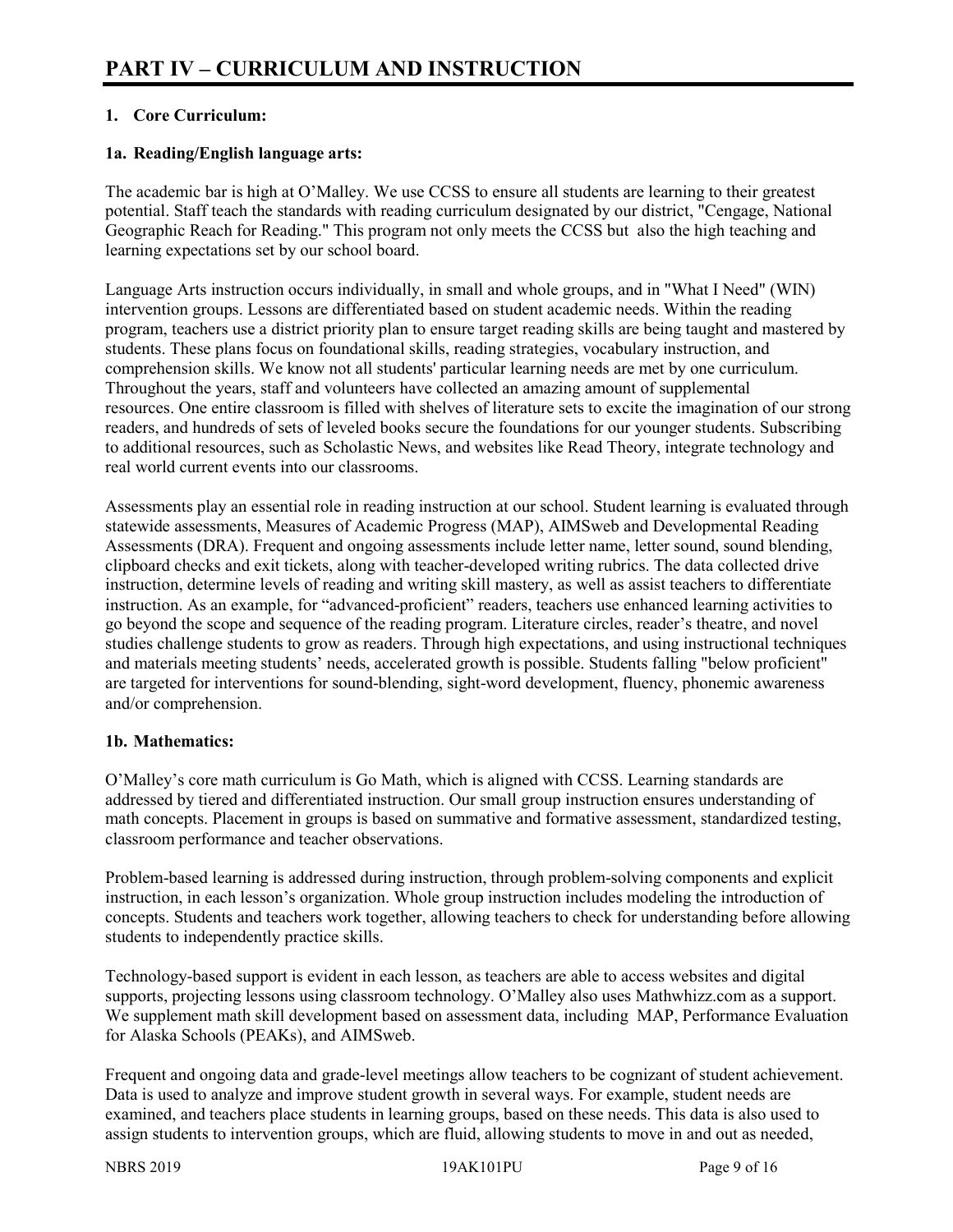based on growth or regression. Comparing test scores shows teachers what instructional strategies are working, as well as which strategies need further development. Teachers provide interventions and enrichment for students who need more. Our 6th grade students can test into pre-algebra and algebra with an online connection to our middle schools. This allows them to continually advance their learning.

# **1c. Science:**

O'Malley utilizes a science curriculum tied to both Next Generation and Alaska State Science Standards. It was created with the input of teachers and is updated to mesh with new curriculum in other subjects, when applicable. Each lesson is designed with performance standards, as well as standards addressed in other curricular subjects, in mind. The standards are listed in the lesson format and evident in lesson structure. The semester-length units focus on scientific inquiry and engineering design and are written to be applicable to Alaska. This enhances learning for students by creating opportunities to explore the environment and interactions in a natural local setting.

Grade level content builds through the elementary grades. An Alaskan theme begins in kindergarten with patterns in weather and plants through the seasons. It continues with Alaskan animals in first grade, earth systems and land changes in second, observing and analyzing seasonal variations in third, and watersheds in fourth. Volcanoes, earthquakes, and the dynamic earth are taught in fifth grade and ecosystems in sixth grade.

O'Malley teachers are highly qualified and motivated to ensure instructional methods are varied and present challenges to all students. Teacher and student led discussion, experimentation, engineering and building, illustration, and written responses all play large roles in each unit of study. Many of the lessons in each unit are inquiry-based and involve problem solving in a variety of group formats, allowing teachers to observe and question students about the content of the lesson as the investigation takes place. Students record their observations in notebook format. Each unit has a pre-and post-assessment, complete with teacher rubric, to gauge knowledge and acquired skills.

# **1d. Social studies/history/civic learning and engagement**

Social Studies runs the gamut from learning about ourselves and the world around us to ancient civilizations and United States history. Younger students connect with the items and concepts they encounter in their daily lives. Comparing and contrasting here with far away, and now with long ago, introduce geographic and historical dimensions. Core themes include justice, responsibility, diversity, conflict/cooperation, property, place, human/environment relationships, location, participation, authority, and freedom. The program is tied closely to literature and language arts.

Students continue learning about the Municipality of Anchorage, past and present. This study features the cultural diversity of Anchorage. Geography and history serve as the core of the program, with an emphasis on corresponding skills and themes. Students interpret and create maps and timelines. The history and cultures of the first Alaskans, and how Alaska's history has changed, are both studied. Students examine the history of the economy, government, natural resources, people, and other elements important to understanding Alaska's story.

Intermediate learning builds upon geographic knowledge and skills, as a basis for study of the Americas and beyond. Ancient civilizations and indigenous peoples of the Americas are introduced through geography, historiography, economics, government, civics, and the humanities. Multiple perspectives of "exploration and encounters" lead to further study of U.S. history in 5th and 6th grades. This provides a foundation for student examination of Colonization and Settlements. The national standards, American National Center for History Standards (NCHS), provide the study of history through the Civil and World Wars. Students explore complex economic concepts, enriching their studies of history and understanding of their own lives. A thematic approach, including immigration, migration, human rights, conflict, and cooperation, provides knowledge of history. The various lenses of historiography, civics, geography, economics, government, civics, and the humanities continue to be explored as students progress.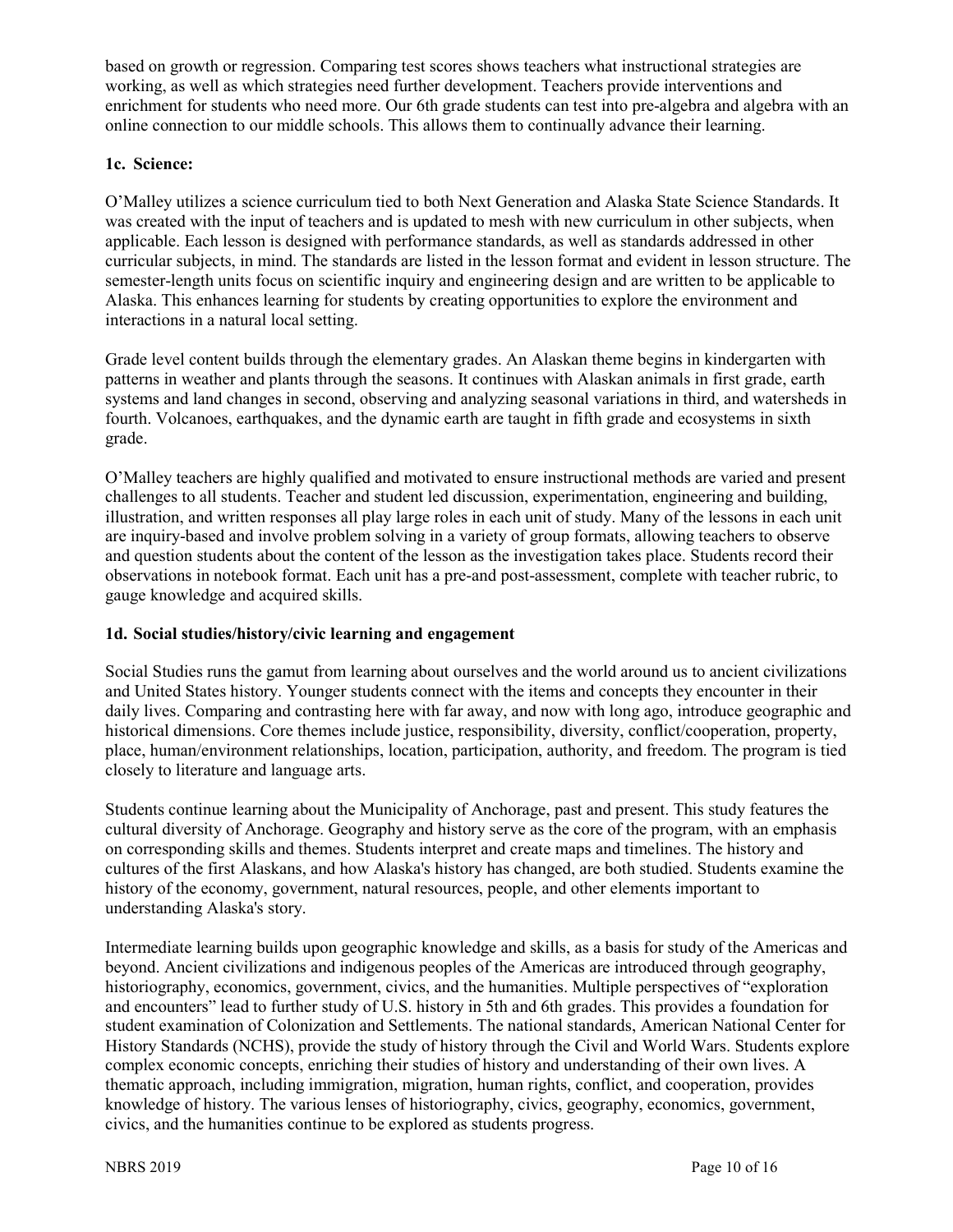Assessment of student learning involves integrated projects, showcased at our "Night at the Museum." Examples include: Wax museum characters who come to life and tell their stories, ancient civilization artifacts related to passion projects, and a "Tiny Town" representing turn-of-the-century Anchorage. Unit evaluations and teacher-created rubrics, with timelines, guide assessment criteria. This data is used to guide future instruction and activities.

#### **1e. For secondary schools:**

## **1f. For schools that offer preschool for three- and four-year old students:**

#### **2. Other Curriculum Areas:**

O'Malley is fortunate to have a strong music and visual arts curriculum for all K-6 students. Both fields connect to regular classroom studies, from math and science, to reading and social studies. In music class, students learn about history and composers, music of America and other parts of the world, how to read notes and rhythms, playing musical instruments and performing dance. Students may join chorus and perform around the community, strengthening singing skills. Sixth graders may also join band or orchestra and learn to play an instrument, which they may choose to continue in middle and high school.

We have an amazing visual arts program, with a vast spectrum of high-quality curriculum guidelines, which supports classroom teachers. The variety of mediums (Paper-Mache, clay, watercolor, etc.) incorporated help each child refine his or her art skills and introduce new ideas, methods, techniques, and materials. Students find connections, which enhance their awareness of self and promote self-confidence. Our goals are teaching students to creatively work through mistakes, as well as instilling good work ethic and perseverance, which transfer to many aspects of learning and daily life.

O'Malley Physical Education is about teaching students motor skills and movement patterns to help them perform many different physical activities throughout their lifetimes. Students learn responsible personal and social behavior, in order to respect themselves and others. Alaska Physical Education Standards guide instruction, and progression of skills build upon past learning experiences. Activities include basketball, volleyball, gymnastics, dance, hockey and cooperative learning games.

Students are expected to demonstrate competency in motor and movement skills. They apply movement concepts while performing physical activities. They also learn to value and regularly participate in physical activity for health, enjoyment, self-expression, and social interaction. Students at O'Malley are also taught fitness concepts and participate in fitness activities, to achieve and maintain an age appropriate level of personal fitness during their lifetimes.

The O'Malley Health Education program is about teaching students appropriate choices and life skills needed to live long, positive, and prosperous lives. Our health specialist focuses on essential socialemotional skills, such as compassion, empathy, integrity, composure, assertiveness and communication. Personal safety is a significant focus, which includes skills and strategies for dealing with sexual abuse, drugs, alcohol, and peer pressure. They also learn about healthy lifestyles, including diet and exercise.

In the fall of 2019, O'Malley will initiate a French Immersion Program for 50 kindergarten students in the district. This is a lottery program for families, who wish to immerse their children in the French language and culture. This program follows the footsteps of eight other successful immersion programs in our district. It has been in the development stages for several years, earning approval last January, by our school board. It will grow by one classroom and grade level each year, until reaching sixth grade in 2025. Students may continue immersion in middle and high school with the opportunity to earn a Seal of Bi-literacy upon graduation.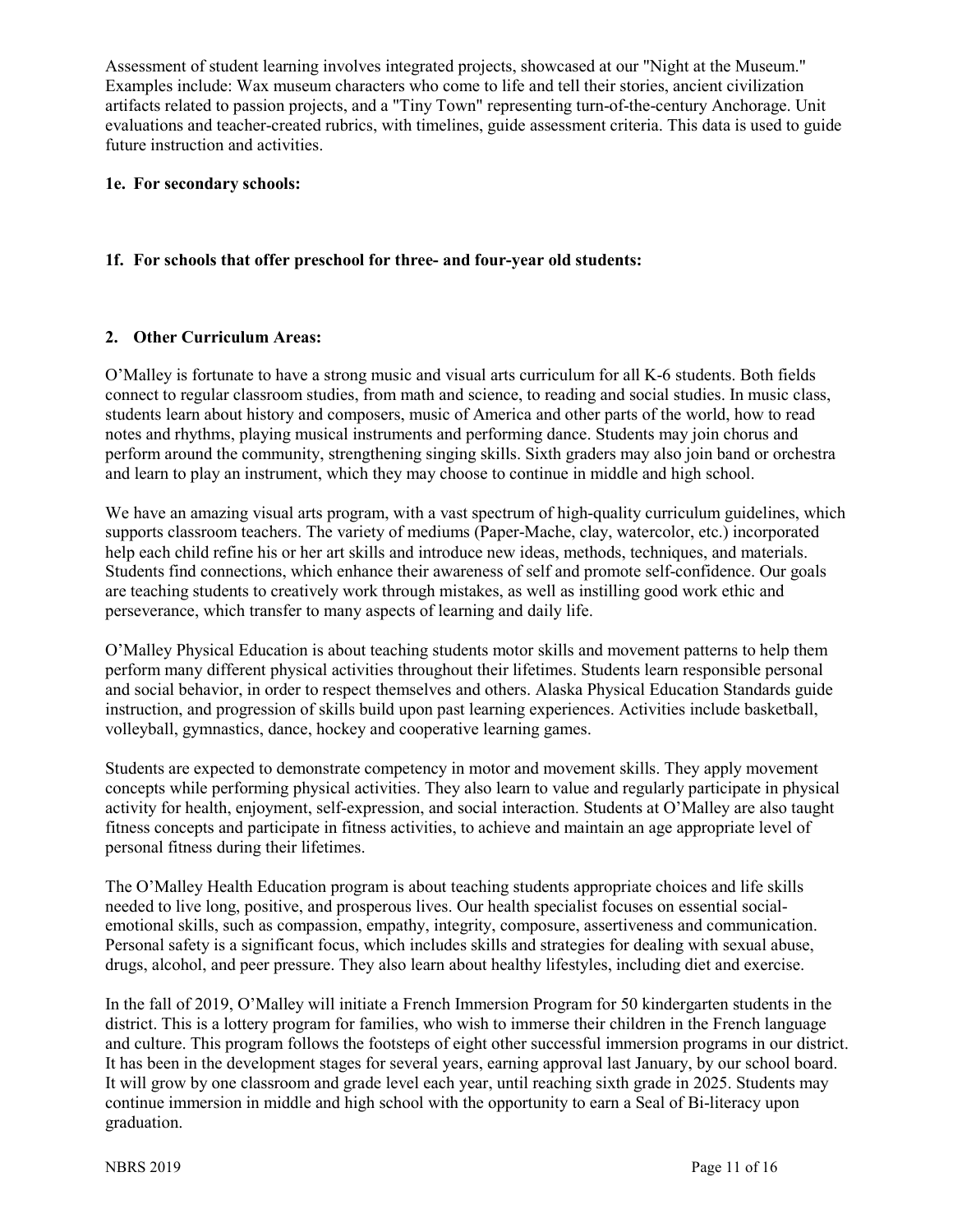At O'Malley, we pride ourselves in providing a beautiful and tranquil library media center with the most popular and up-to-date fiction and nonfiction titles. The physical setting includes cheerful colors, an organized and open layout, live plants, fun artwork and decor, as well as a comfortable reading room with special lighting. Students and staff inspire the collection development through their interests and classroom topics. Resources connected to our science, social studies, language arts, digital literacy, social-emotional, music, art, health, and physical education curricula are all readily available. The teacher-librarian also plans and teaches weekly lessons, following prescribed academic plans, and American Association of School Librarians Learner Standards. Other special activities supported by the library media center include the annual "@ your library" bookmark contest, three book fairs, yearly recreational reading programs, Battle of the Books, individualized home-reading kits, library care team, community service, and academic interventions. Inquiry and love of reading are the name of the game at the O'Malley library!

#### **3. Special Populations:**

The special education resource program at O'Malley includes a variety of teaching strategies and curricular options for students identified for services by an Individual Educational Program (IEP) team. The identification and eligibility of students are determined by a comprehensive assessment, that may include academic, cognitive and behavioral measures, to pinpoint specific needs. Inclusion, as well as pull-out model opportunities, are available, based on individual student needs.

Resource teams support students needing specially designed instruction, including accommodations and modifications, to access the general education curriculum. Students are placed in general education classrooms and may receive support in a special education resource classroom for part of the day. Students are supported by trained teacher assistants, and classroom and special education teachers.

Resource teams provide intervention, supplements and/or replacement curriculum, as deemed necessary by the IEP team. The special education team at O'Malley works closely with students' families. A strong school to home connection is vital to student success. Students are routinely assessed and exited from the program as they show growth and no longer need specialized services. They may have continued support through a 504 program, if classroom support is still needed. This support is delivered by classroom teachers, as long as necessary. All students who need extra support, specialized or not, receive individual attention through our Multi-Tiered System of Support (MTSS) and our Student Support Team (SST).

We have a very small English Language Learner population (10 students currently) who receive services through our Academic English Learner staff. Students are included in our general education classrooms and supported with vocabulary development and background building strategies to aid in their learning of English and curriculum content.

Our gifted program, called IGNITE, is an enrichment based pull-out program for gifted learners who meet eligibility criteria under the Anchorage School District's Plan of Service for Gifted Students. The program is available to students in grades 2-6, offering enrichment opportunities incorporating universal themes with classroom learning, in alignment with the CCSS and goals. IGNITE students are in their regular classrooms for core instruction and attend weekly IGNITE classes with a certified gifted education teacher. The program strives to be flexible and visionary in its focus to meet the needs of identified students. We realize by raising the academic levels in the schools, all students benefit.

O'Malley Elementary currently has 52 certified gifted students. The criteria to qualify include two ability scores at or above the 96th percentile. Ability tests evaluate a student's verbal, quantitative, and non-verbal abilities. Ability tests utilized to qualify for IGNITE include the following: CogAt, InView, and/or KBIT. Students also need to perform at or above the 96th percentile in either broad reading or broad math. Tests used to measure achievement include: WIAT-III and the MAP. Gifted students at O'Malley require additional depth and complexity, and benefit from gifted enrichment services through this program.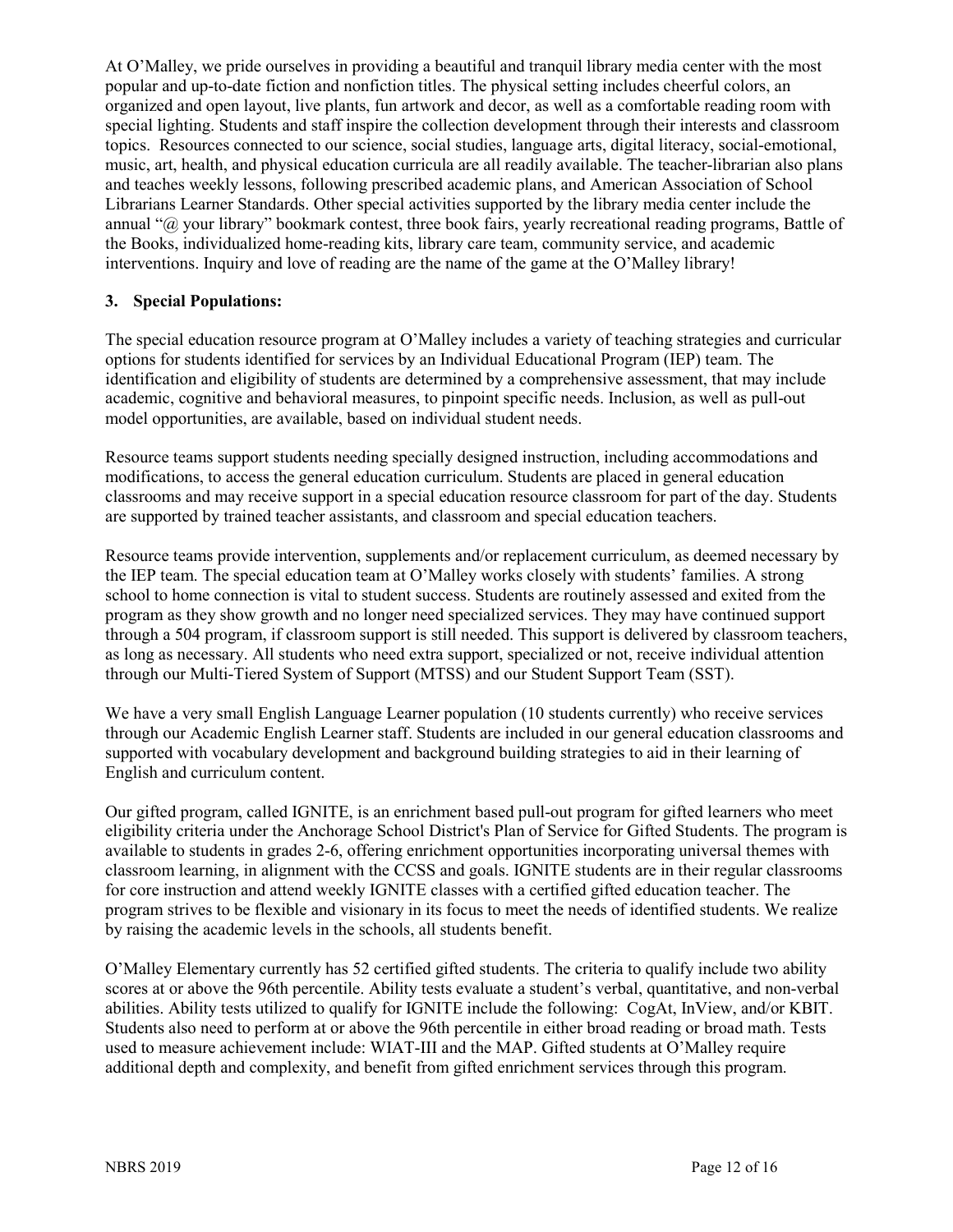# **1. School Climate/Culture:**

O'Malley is a positive, engaging community of learners. From the first day of Kindergarten, with our "Tears and Cheers" celebration, to the "Moving On Ceremony" for 6th grade, our climate is caring and inclusive. The dedication of our teaching staff creates a climate of educational excellence, both academically and socially. Students feel supported and are eager to be engaged. They are self-motivated to do their best academic work and be admirable citizens.

Students are greeted by name in the hallway and at the classroom door, each morning, with smiles and high-fives. The start of each day is a busy, cheerful mingling of friends, before joining in the schoolwide announcements, conducted by students on the Care Team and a group of guest students. This daily connection as a school community sets the tone for a positive day.

O'Malley values and promotes social competency, as well as emotional growth and stability. In addition to frequent "teachable moments" each day, we use three programs to explicitly teach these skills:

Connected and Respected is a nationally recognized Resolving Conflict Creatively Program, centering on conflict resolution and social and emotional learning. Using the themes of making connections, emotional literacy, caring and effective communication, and cultural competence, we teach social responsibility, conflict management and responsible decision-making. These explicit lessons teach crucial skills students need to become competent citizens. O'Malley is an environment where these skills are expected.

Kelso's Choices is a conflict resolution curriculum taught throughout the school. This provides common language and a continuum of responses to conflict. Teaching students how to resolve issues on their own helps them become more independent.

CHAMPS is a schoolwide system for teaching expected behavior for success. Skills of self-control and self-management are explicitly taught and consistently expected, so students learn self-regulating strategies. This creates a stable and positive environment supporting academic, as well as social and emotional, wellbeing for everyone.

O'Malley employs teachers with years of professional experience. Veteran, as well as novice, teachers pour their time, expertise, affection and enthusiasm into creating the best possible learning environments for our youth. Teachers collaborate in our school and around the district. We value the expertise and commitment of colleagues and encourage one another. Our principal is remarkably involved, having an open-door policy and making time to connect with all staff, for the benefit our school. Families are appreciative and supportive, volunteering as classroom helpers, tutors, chaperones for field trips, and with special projects or events. Our school encompasses a welcoming, bustling and busy learning culture.

# **2. Engaging Families and Community:**

O'Malley is built on nurturing staff and families, who are connected with our school community through PTA, school activities and events. Families and visitors are greeted by name, with a smile. They routinely volunteer in classrooms and events, and attend concerts, sporting events, and plays. Families are informed during parent/teacher conferences, and through email and phone conversations, about student achievements and challenges.

We connect with business partners, such as our local zoo, hosting events and utilizing guest speakers. We work with local branches of Junior Achievement to learn the economics of our city through guest teachers and activities. Our older students learn water safety through a community "Kids Don't Float" Program, critical for Alaskans, due to the abundance of water in our natural environment.

We offer quarterly assemblies for families to see students receive awards for academic and creative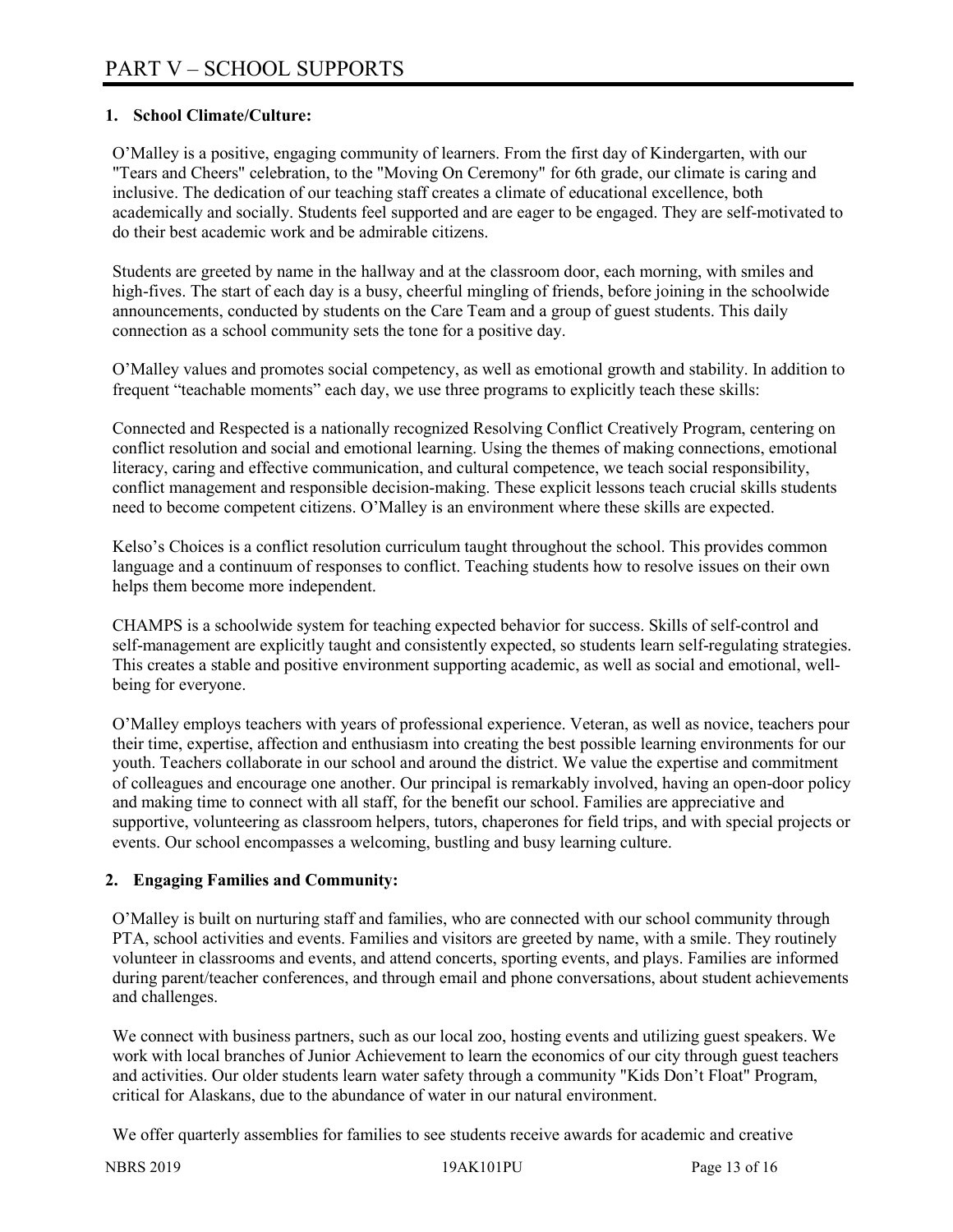excellence. Student artwork and projects are displayed for all to see, as they walk the hallways. We send out yearly Climate and Connected Surveys for families to communicate their views of how we are doing and to learn how we can improve our service to them.

Monthly newsletters from the front office, as well as weekly teacher communication, keep families up to date about classroom happenings, activities and studies, and grades and progress. O'Malley has a school website connected to our district website. Our PTA circulates a newsletter, posts a Facebook page, as well as a volunteer site, to keep families connected and involved.

We maintain communication, advertising events, activities and happenings, on our physical signboard in front of the school. We routinely convey messages through an online service, alerting families through cell phone text messages, emails and the school district app. This informs them of weather concerns (snow, ice), closures or emergencies, and timely events and activities. O'Malley families are connected with all the latest technology.

#### **3. Professional Development:**

O'Malley's approach to professional development is based on current research. School staff share new information from trainings and classes with colleagues and administrators to support implementation of best practices throughout our school. Collaborating and sharing our strengths, as professionals, provides all students with the best education and prepares them for the future.

O'Malley teachers take advantage of professional development opportunities offered by the district and local universities. These include, but are not limited to, technology, social emotional learning, social studies, science, and behavior management. An example of a class taken this year by many staff members was CHAMPS, a proactive & positive approach to classroom management. Staff members created projects to best fit their classroom needs in supporting academic standards for Social Emotional learning.

Along with teachers' individually seeking ongoing professional development, our main focus of teacher education is supporting classroom teachers as they implement a new reading curriculum. Teachers receive ongoing professional development from our building Instructional Coach. The Instructional Coach receives professional development throughout the year from district officials in a Train the Trainer model. She then prepares valuable trainings, grade level meetings, and individual teacher collaboration focused on researchbased Templates for Effective Instruction. This instruction includes: Foundational skills, resources for teaching reading strategies, vocabulary instruction, and comprehension skills. Additional support for teachers is provided through district priority plans. These plans are designed to assist teachers as they navigate our reading program. The reading curriculum, regular professional development and priority plans not only meet the CCSS, Alaska Standards, but also the arduous learning and teaching expectations set by our district.

Staff at O'Malley are committed to instructing and supporting students to ensure academic and social success in school and life. Professional development and ongoing support are key components to educate staff and successfully prepare for classroom teaching.

# **4. School Leadership:**

The leadership philosophy of O'Malley is built on shared leadership, trust, collaboration, humor, professionalism and kindness. The principal's goal is to support and trust the talents and ideas of the collective staff, students, and families. We all work to ensure district goals, initiatives and requirements are met with fidelity. Shared leadership is prevalent, as students and staff all take ownership in our school. Preestablished teachers step in when the principal is unavailable, and all staff members step up when necessary -- the building practically runs itself! Having a caring relationship with all stakeholders is essential, so academic, social and emotional needs are met for students and staff alike. O'Malley, with its small-town family atmosphere, is a healthy and happy place to be. This environment was created by building trust and demonstrating committment to our school community.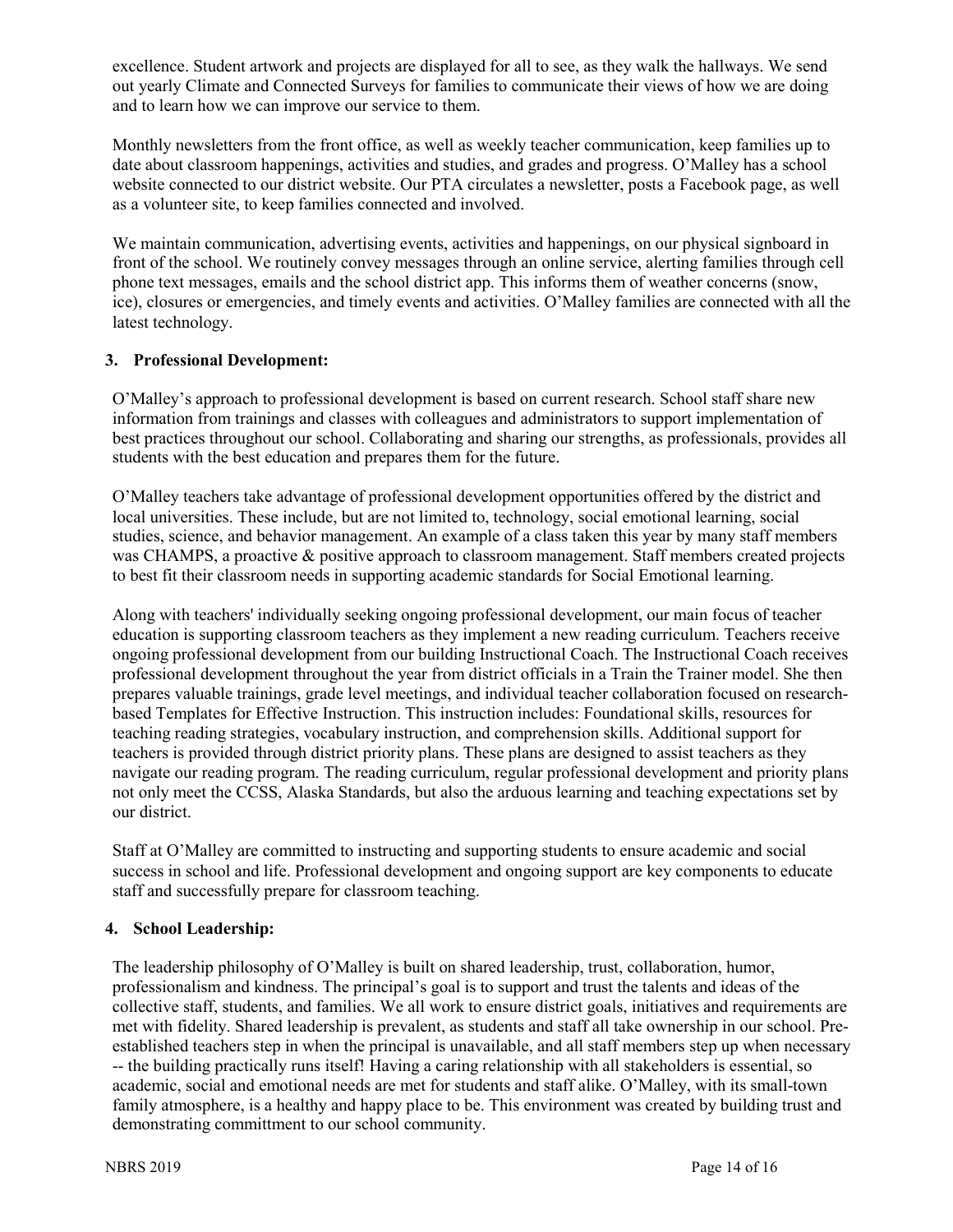The principal believes follow-through is important. If concerns arise, assistance is sought to help, so voices are heard and situations are respectfully and collaboratively resolved. O'Malley's reputation of delivering a high-standard education, makes it a sought-after placement in the district. We hire highly qualified staff to ensure top-notch levels of engagement and commitment to our community.

The overall feeling is warm and caring when entering O'Malley. It is a positive atmosphere where all are welcomed. The Student Care team was initiated to involve students in the running and "care" of our school. All schools in the district are open for visitors to tour, and O'Malley routinely has 50 or more visitors each year. On tours, Student Council students lead the way, as the principal follows along and fills in with information, as needed. Students wear O'Malley blue and green colored vests when on duty. The principal refers to this as "Kid Power!"

Activities, issues, concerns, and events are routinely discussed, debated and decided amongst all staff during pre-determined staff meetings. Our leadership team, called "Foundations," is comprised of rotating certificated and classified staff members. All major decisions are discussed, and agreed upon, by the team after a full discussion. Foundations pre-works the details but final drafts are approved by the staff. All voices are heard, opinions considered, and decisions made for the benefit of everyone. The leadership of our school is built on trust, collaboration, love of children, and building a positive place for students to learn and thrive. Our motto is, "We Do That Here!"